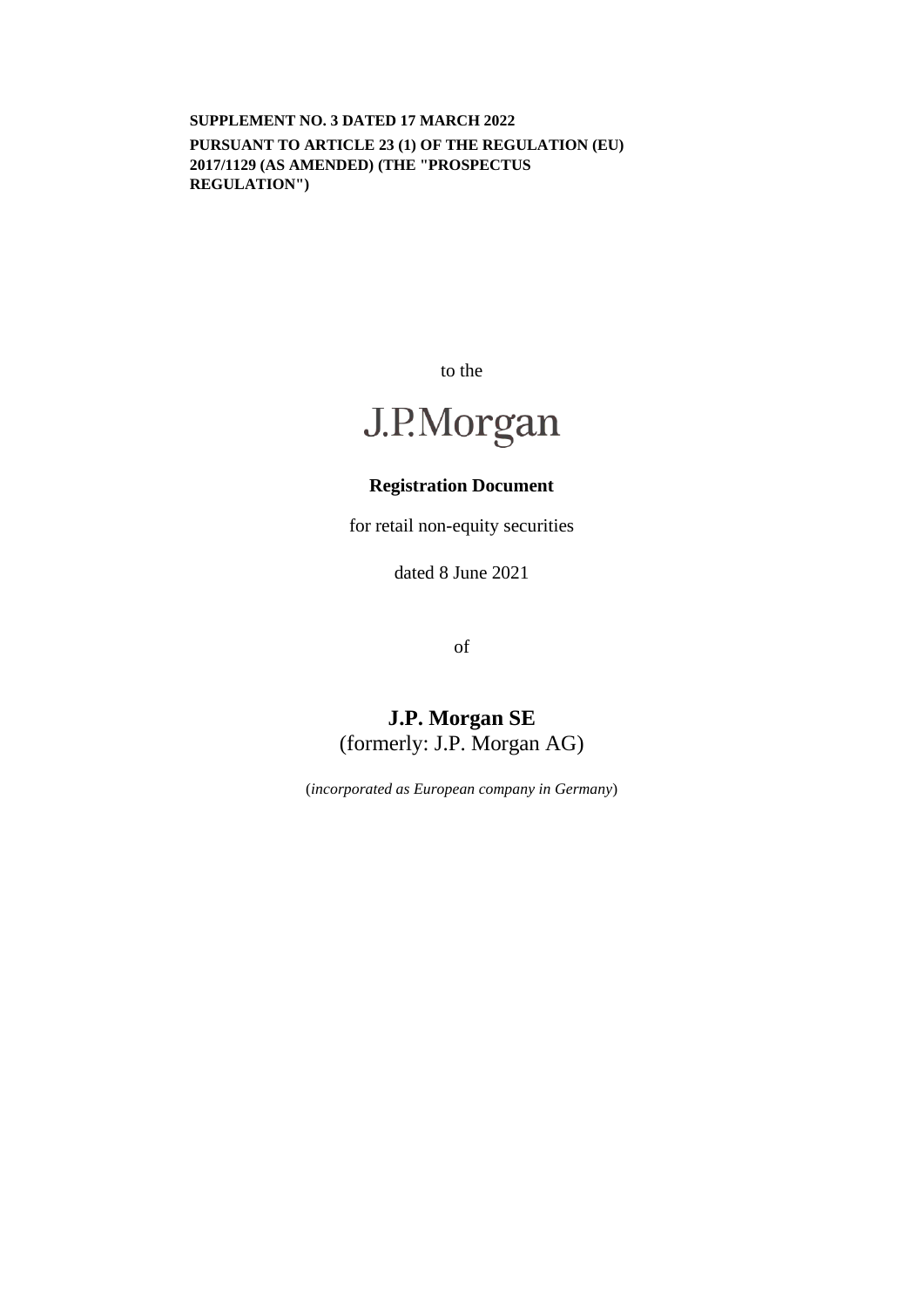The significant new factor resulting in this supplement (the "**Supplement**") to the registration document of J.P. Morgan AG dated 8 June 2021 (the "**Registration Document**") is the decision made on 9 March 2022 to update the risk factors in relation to JPMorgan Chase in the Registration Document of J.P. Morgan Structured Products B.V. dated 21 April 2021 (the "**JPMSP Registration Document**"). In this context J.P. Morgan Structured Products B.V. has updated the JPMSP Registration Document by way of supplement no. 4 to the JPMSP Registration Document dated 9 March 2022 which has been approved by the Commission de Surveillance du Secteur Financier in Luxembourg ("**CSSF**") on 9 March 2022. The information in the supplement no. 4 to the JPMSP Registration Document is incorporated by reference into the Registration Document by way of this Supplement.

#### **I. Amendments to section "II. Risk Factors"**

*The third paragraph of the subsection "1. Risks affecting JPMSE as an affiliate of JPMorgan Chase" under "Risks affecting JPMSE's parent company and other J.P. Morgan affiliates which may also affect JPMSE." on page 4 of the Registration Documents shall be replaced as follows:* 

"These risks in relation to JPMorgan Chase are set out in more detail at pages 4 to 40 of the fourth supplement dated 9 March 2022 (the "**Fourth Supplement to the JPMSP Registration Document**") to the registration document of J.P. Morgan Structured Products B.V. dated 21 April 2021 (as supplemented) which has been approved by the Commission de Surveillance de Secteur Finance in Luxembourg (the "**JPMSP Registration Document**") and are hereby incorporated by reference into this Registration Document. The risks affecting JPMorgan Chase include:

#### *Regulatory, Legal and Reputation Risks*

- JPMorgan Chase's businesses are highly regulated, and the laws, rules and regulations that apply to JPMorgan Chase have a significant impact on its business and operations.
- Differences in financial services regulation can be disadvantageous for JPMorgan Chase's businesses.
- Resolving regulatory investigations can subject JPMorgan Chase to significant penalties and collateral consequences, and could result in higher compliance costs or restrictions on its operations.
- JPMorgan Chase can face greater risks of non-compliance and incur higher operational and compliance costs under laws, rules and regulations relating to anti-money laundering, economic sanctions, embargo programs and anti-corruption.
- JPMorgan Chase's operations and financial results can be negatively impacted in countries with less predictable legal and regulatory frameworks.
- Requirements for the orderly resolution of JPMorgan Chase could result in JPMorgan Chase having to restructure or reorganise its businesses and could increase its funding or operational costs or curtail its businesses.
- Holders of JPMorgan Chase & Co.'s debt and equity securities will absorb losses if it were to enter into a resolution.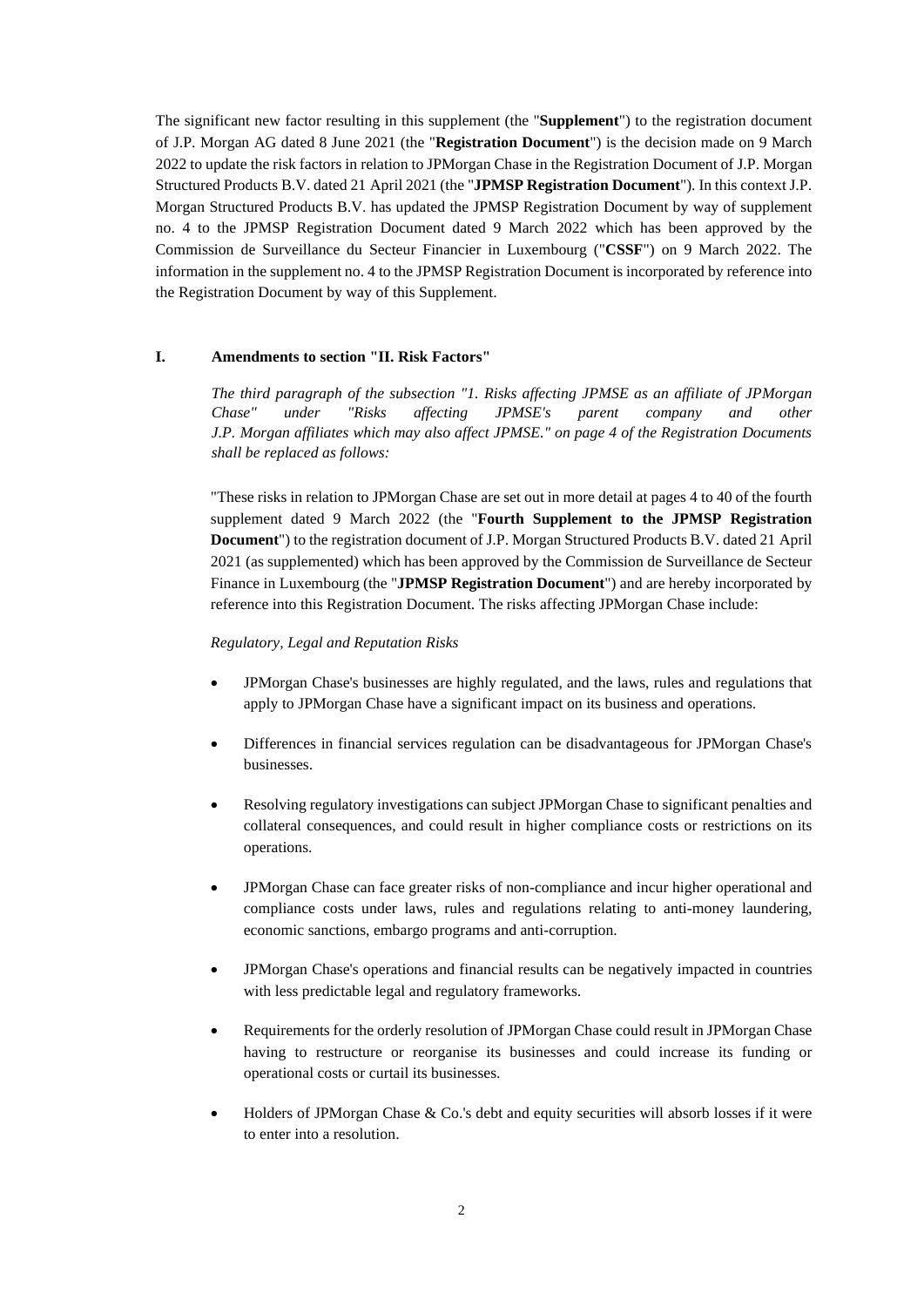- JPMorgan Chase faces significant legal risks from litigation and formal and informal regulatory and government investigations.
- Damage to JPMorgan Chase's reputation could harm its businesses.
- Failure to effectively manage potential conflicts of interest or to satisfy fiduciary obligations can result in litigation and enforcement actions, as well as damage JPMorgan Chase's reputation.

## *Political and Country Risks*

- Economic uncertainty or instability caused by political developments can negatively impact JPMorgan Chase's businesses.
- An outbreak or escalation of hostilities between countries or within a country or region could have a material adverse effect on the global economy and on JPMorgan Chase's businesses within the affected region or globally.
- JPMorgan Chase's business and operations in certain countries can be adversely affected by local economic, political, regulatory and social factors.

## *Market and Credit Risks*

- Economic and market events and conditions can materially affect JPMorgan Chase's businesses and investment and market-making positions.
- JPMorgan Chase's consumer businesses can be negatively affected by adverse economic conditions and governmental policies.
- Unfavourable market and economic conditions can have an adverse effect on JPMorgan Chase's wholesale businesses.
- Changes in interest rates and credit spreads can adversely affect certain of JPMorgan Chase's revenue and income streams related to its traditional banking and funding activities.
- JPMorgan Chase's results may be materially affected by market fluctuations and significant changes in the value of financial instruments.
- Ongoing effects of the COVID-19 pandemic could harm the global economy and negatively affect JPMorgan Chase's businesses.
- JPMorgan Chase can be negatively affected by adverse changes in the financial condition of clients, counterparties, custodians and CCPs.
- JPMorgan Chase may suffer losses if the value of collateral declines in stressed market conditions.
- JPMorgan Chase could incur significant losses arising from concentrations of credit and market risk.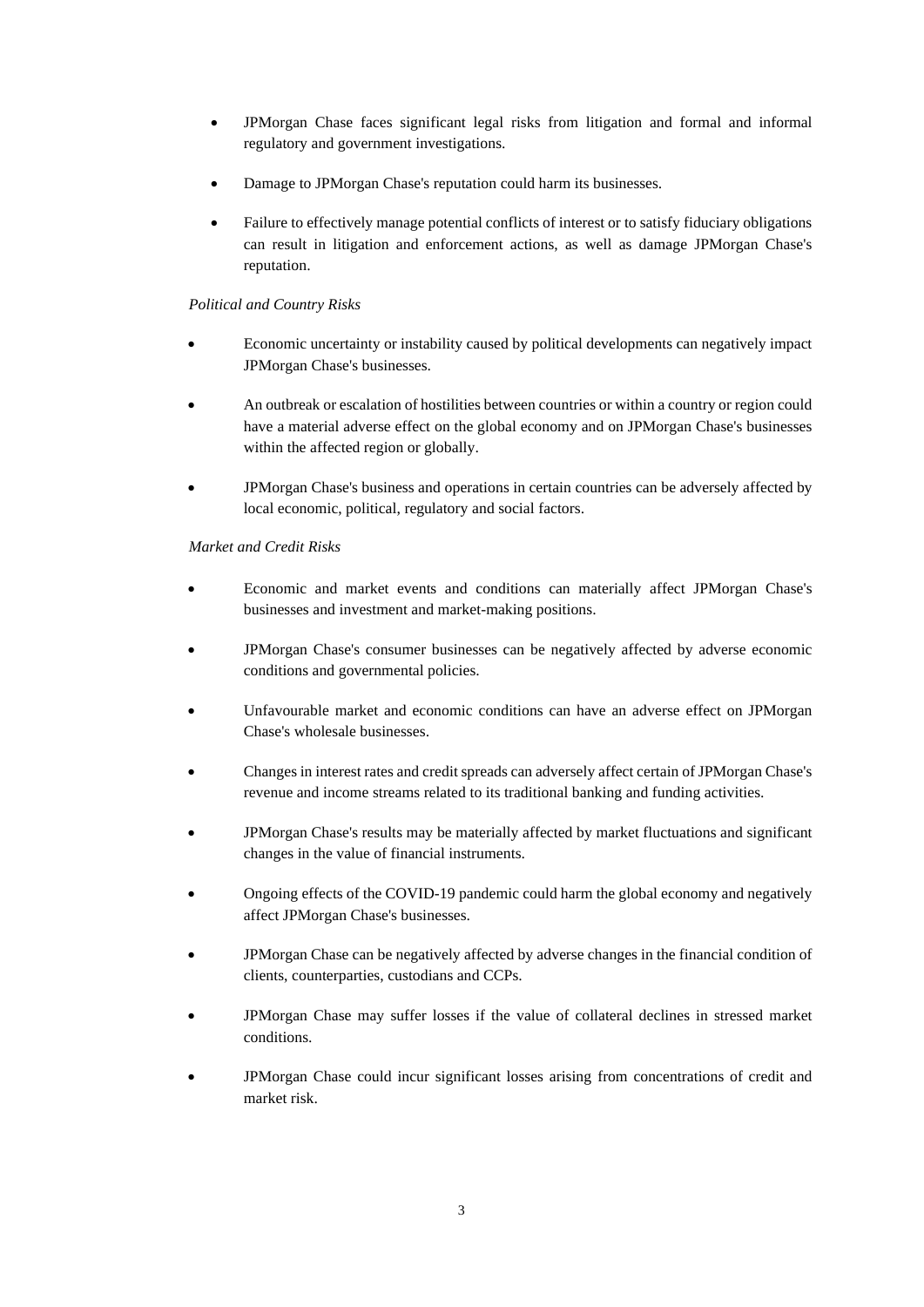#### *Liquidity and Capital Risks*

- JPMorgan Chase's ability to operate its businesses could be impaired if its liquidity is constrained.
- JPMorgan Chase  $\&$  Co. is a holding company and depends on the cash flows of its subsidiaries to make payments on its outstanding securities.
- Reductions in JPMorgan Chase's credit ratings may adversely affect its liquidity and cost of funding.
- The reform and replacement of benchmark rates could adversely affect financial instruments issued, funded, serviced or held by JPMorgan Chase and expose it to litigation and other disputes.
- Maintaining the required level and composition of capital may impact JPMorgan Chase's ability to support business activities, meet evolving regulatory requirements and distribute capital to shareholders.

#### *Operational, Strategic, Conduct and People Risks*

- JPMorgan Chase's businesses are dependent on the effectiveness of its operational systems and those of other market participants.
- A successful cyber attack affecting JPMorgan Chase could cause significant harm to JPMorgan Chase and its clients and customers.
- JPMorgan Chase can be negatively affected if it fails to identify and address operational risks associated with the introduction of or changes to products, services and delivery platforms.
- JPMorgan Chase's operational costs and customer satisfaction could be adversely affected by the failure of an external operational system.
- JPMorgan Chase's operations rely on its ability, and the ability of key external parties, to maintain appropriately-staffed workforces, and on the competence, trustworthiness, health and safety of employees.
- JPMorgan Chase faces substantial legal and operational risks in safeguarding personal information.
- JPMorgan Chase's operations, results and reputation could be harmed by occurrences of extraordinary events beyond its control.
- Enhanced regulatory and other standards for the oversight of vendors and other service providers can result in higher costs and other potential exposures.
- JPMorgan Chase's risk management framework may not be effective in identifying and mitigating every risk to JPMorgan Chase.
- JPMorgan Chase could recognise unexpected losses, its capital levels could be reduced and it could face greater regulatory scrutiny if its models, estimations or judgments, including those used in its financial statements, prove to be inadequate or incorrect.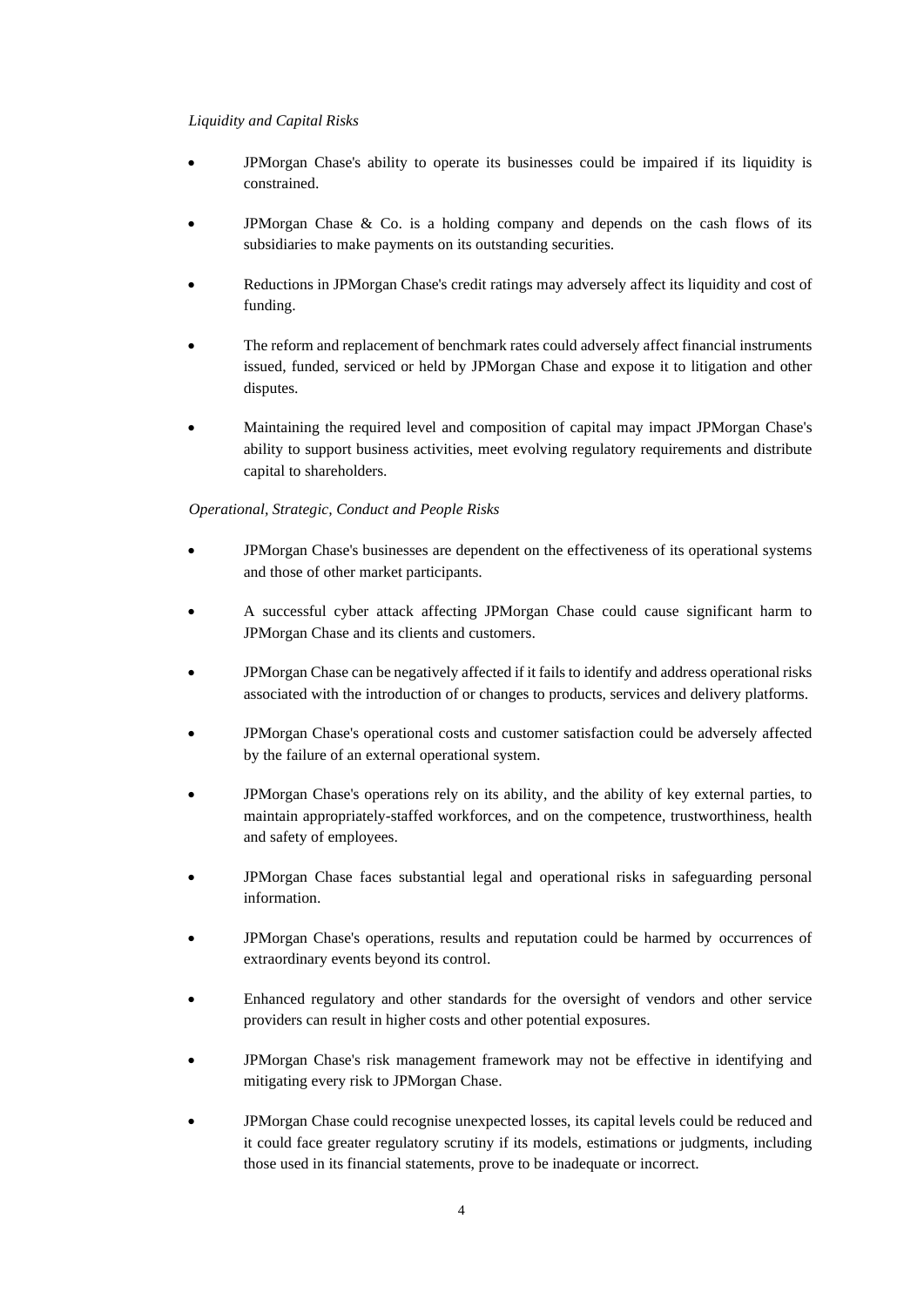- Lapses in controls over disclosure or financial reporting could materially affect JPMorgan Chase's profitability or reputation.
- If JPMorgan Chase's management fails to develop and execute effective business strategies, and to anticipate changes affecting those strategies, JPMorgan Chase's competitive standing and results could suffer.
- JPMorgan Chase faces significant and increasing competition in the rapidly evolving financial services industry.
- The effects of climate change could adversely impact JPMorgan Chase and its clients.
- Conduct failure by JPMorgan Chase employees can harm clients and customers, impact market integrity, damage JPMorgan Chase's reputation and trigger litigation and regulatory action.
- JPMorgan Chase's ability to attract and retain qualified and diverse employees is critical to its success.
- Unfavourable changes in immigration or travel policies could adversely affect JPMorgan Chase's businesses and operations."

#### **II. Amendments to section "IV. J.P. MORGAN SE"**

- *1) In the subsection "13. Information incorporated by reference" on pages 25 et seq. of the Registration Document the following bullet point shall be added at the end of the list contained in the first paragraph:* 
	- "(v) the Fourth Supplement to the JPMSP Registration Document."
- *2) In the subsection "13. Information incorporated by reference" on page 26 of the Registration Document the information "From the JPMSP Registration Document" and the information "Third Supplement to the JPMSP Registration Document" (which have been incorporated by the supplement dated 25 November 2021) in the table contained in the third paragraph shall be replaced by the following information:*

#### " **Fourth Supplement to the JPMSP Registration Document** Information contained in the Fourth Supplement to the JPMSP Registration Document pages 4 to 40 Section II. / page 4

"

- *3) In the subsection "13. Information incorporated by reference" on page 26 et seq. of the Registration Document the following bullet point shall be added at the end of the last paragraph:* 
	- "(v) the Fourth Supplement to the JPMSP Registration Document will be available at: [https://jpmorgan-zertifikate.de/globalassets/library/legal](https://jpmorgan-zertifikate.de/globalassets/library/legal-documents/items/20220309_supplement-no.-4-to-the-2021-jpmsp-registration-document.pdf)[documents/items/20220309\\_supplement-no.-4-to-the-2021-jpmsp-registration](https://jpmorgan-zertifikate.de/globalassets/library/legal-documents/items/20220309_supplement-no.-4-to-the-2021-jpmsp-registration-document.pdf)[document.pdf"](https://jpmorgan-zertifikate.de/globalassets/library/legal-documents/items/20220309_supplement-no.-4-to-the-2021-jpmsp-registration-document.pdf)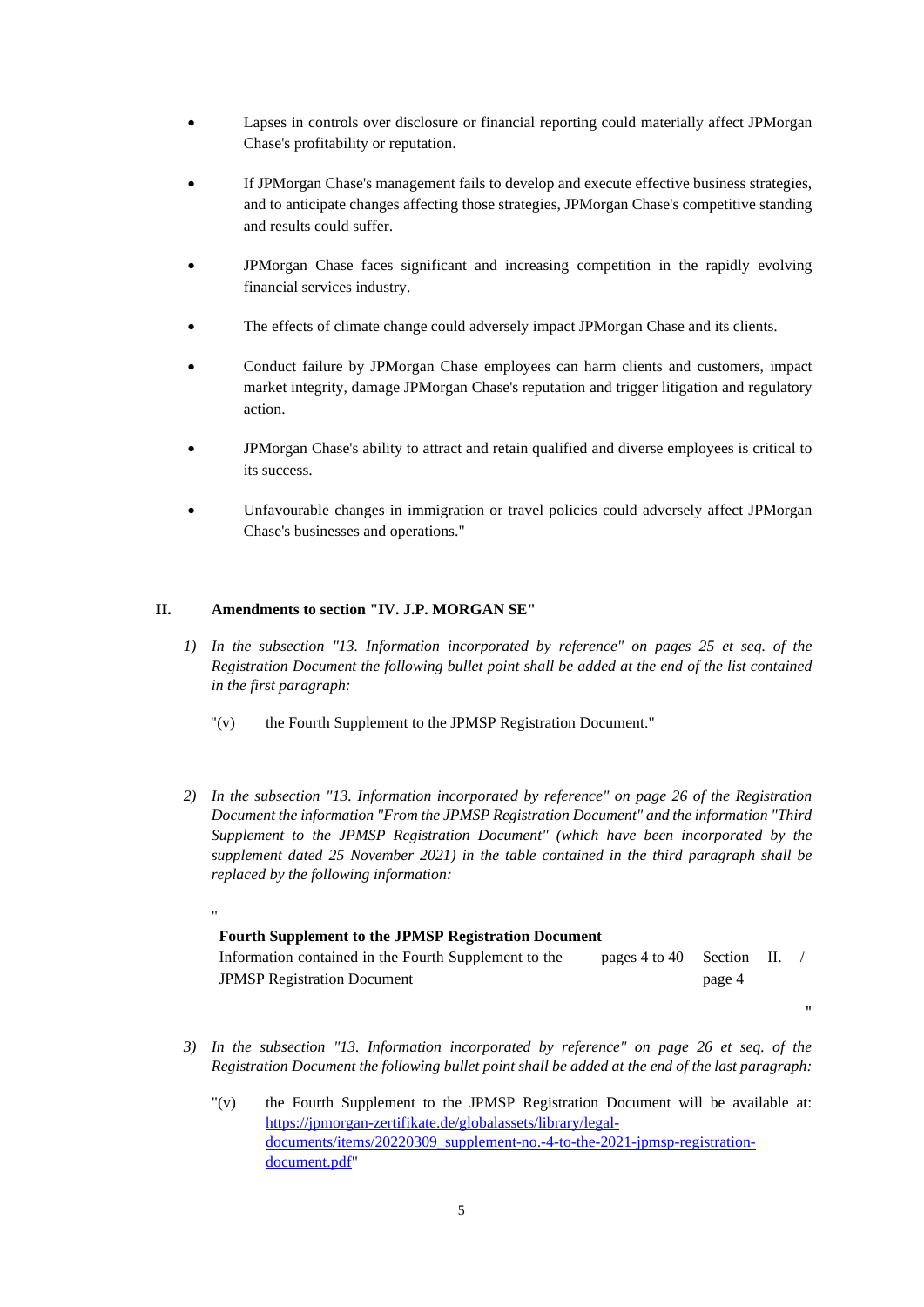## **III. Amendments to section "V. DOCUMENTS AVAILABLE"**

*On page 28 of the Registration Document the following bullet point shall be added at the end of the list:* 

"(vii) the Fourth Supplement to the JPMSP Registration Document."